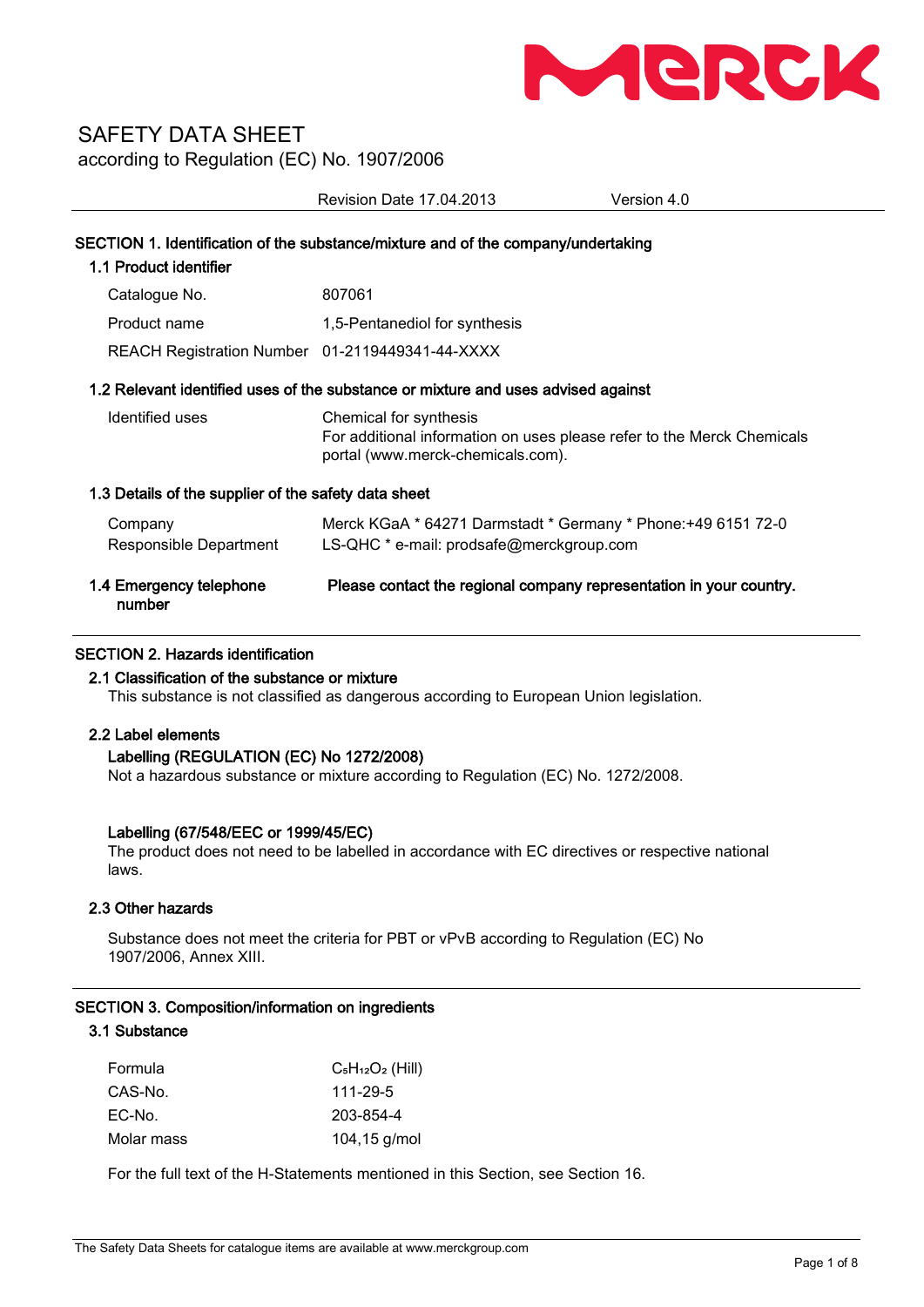| Catalogue No.<br>Product name | 807061<br>1,5-Pentanediol for synthesis                                 |
|-------------------------------|-------------------------------------------------------------------------|
| Remarks                       | No disclosure requirement according to Regulation (EC) No.<br>1907/2006 |
| 3.2 Mixture                   |                                                                         |

not applicable

## SECTION 4. First aid measures

### 4.1 Description of first aid measures

After inhalation: fresh air.

After skin contact: wash off with plenty of water. Remove contaminated clothing.

After eye contact: rinse out with plenty of water.

After swallowing: make victim drink water (two glasses at most). Consult doctor if feeling unwell.

### 4.2 Most important symptoms and effects, both acute and delayed

Drowsiness, Dizziness, Unconsciousness, inebriation

### 4.3 Indication of any immediate medical attention and special treatment needed

No information available.

### SECTION 5. Firefighting measures

#### 5.1 Extinguishing media

Suitable extinguishing media Carbon dioxide (CO2), Foam, Dry powder

Unsuitable extinguishing media For this substance/mixture no limitations of extinguishing agents are given.

### 5.2 Special hazards arising from the substance or mixture

Combustible. Vapours are heavier than air and may spread along floors. Forms explosive mixtures with air on intense heating. Development of hazardous combustion gases or vapours possible in the event of fire.

### 5.3 Advice for firefighters

Special protective equipment for firefighters In the event of fire, wear self-contained breathing apparatus.

Further information Prevent fire extinguishing water from contaminating surface water or the ground water system.

## SECTION 6. Accidental release measures

### 6.1 Personal precautions, protective equipment and emergency procedures

Advice for non-emergency personnel: Do not breathe vapours, aerosols. Evacuate the danger area, observe emergency procedures, consult an expert.

Advice for emergency responders: Protective equipment see section 8.

#### 6.2 Environmental precautions

Do not empty into drains.

#### 6.3 Methods and materials for containment and cleaning up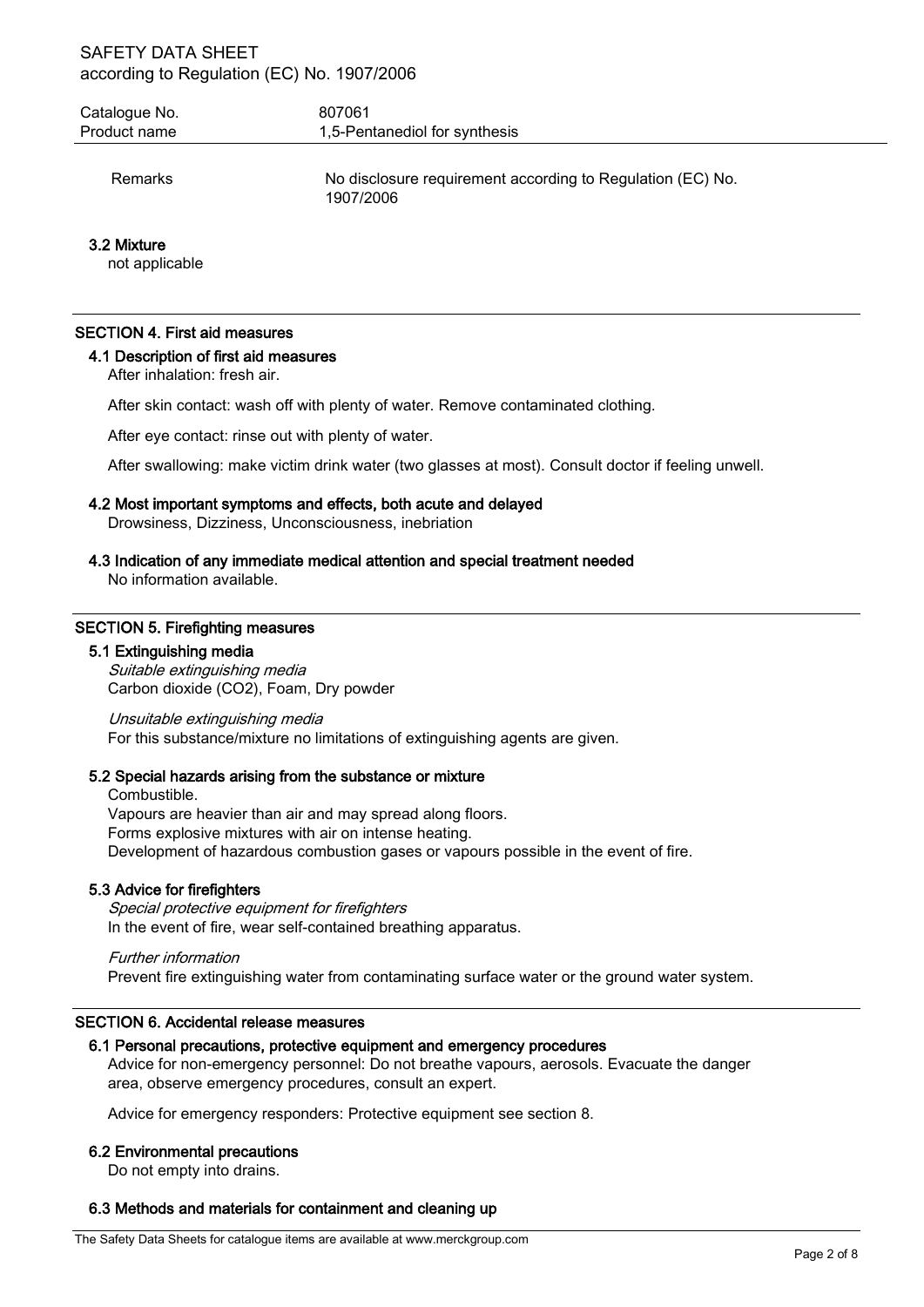| Catalogue No. | 807061                        |
|---------------|-------------------------------|
| Product name  | 1,5-Pentanediol for synthesis |

Cover drains. Collect, bind, and pump off spills. Observe possible material restrictions (see sections 7 and 10). Take up with liquid-absorbent material (e.g. Chemizorb® ). Dispose of properly. Clean up affected area.

### 6.4 Reference to other sections

Indications about waste treatment see section 13.

### SECTION 7. Handling and storage

### 7.1 Precautions for safe handling

Advice on safe handling Observe label precautions.

### Hygiene measures

Change contaminated clothing. Wash hands after working with substance.

### 7.2 Conditions for safe storage, including any incompatibilities

Storage conditions Tightly closed.

Store at +15°C to +25°C.

### 7.3 Specific end use(s)

Apart from the uses mentioned in section 1.2 no other specific uses are stipulated.

### SECTION 8. Exposure controls/personal protection

### 8.1 Control parameters

### Derived No Effect Level (DNEL)

| Worker DNEL, longterm                           | Systemic effects | inhalation          | 59 mg/ $m3$            |
|-------------------------------------------------|------------------|---------------------|------------------------|
| Worker DNEL, longterm                           | Systemic effects | dermal              | 17 mg/kg Body weight   |
| Consumer DNEL, acute                            | Systemic effects | oral                | 25 mg/kg Body weight   |
| Consumer DNEL, longterm                         | Systemic effects | inhalation          | 14,5 mg/m <sup>3</sup> |
| Consumer DNEL, longterm                         | Systemic effects | dermal              | 8,5 mg/kg Body weight  |
| Consumer DNEL, longterm                         | Systemic effects | oral                | 4,3 mg/kg Body weight  |
| <b>Predicted No Effect Concentration (PNEC)</b> |                  |                     |                        |
| <b>PNEC Fresh water</b>                         |                  | $0,5$ mg/l          |                        |
| <b>PNEC Fresh water sediment</b>                |                  | $1,05$ mg/kg        |                        |
| <b>PNEC Marine water</b>                        |                  | $0,05 \text{ mg/l}$ |                        |
| <b>PNEC Marine sediment</b>                     |                  | $0,105$ mg/kg       |                        |
| <b>PNEC Aquatic intermittent release</b>        |                  | $5 \text{ mg/l}$    |                        |
| <b>PNEC Sewage treatment plant</b>              |                  | 170,7 mg/l          |                        |
| <b>PNEC Soil</b>                                |                  | 0,0764 mg/kg        |                        |
|                                                 |                  |                     |                        |

### 8.2 Exposure controls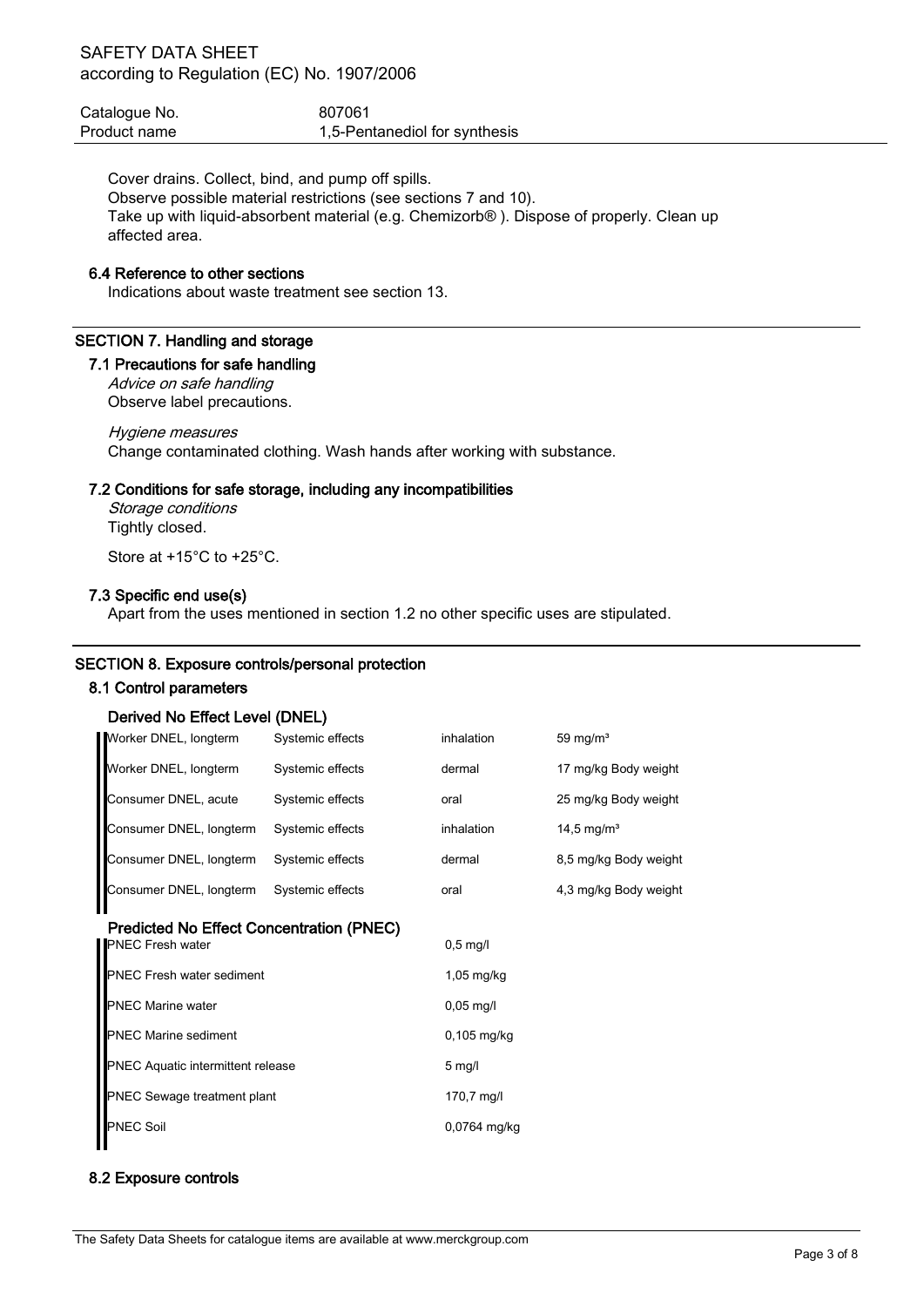| Catalogue No. | 807061                        |
|---------------|-------------------------------|
| Product name  | 1,5-Pentanediol for synthesis |

## Engineering measures

Technical measures and appropriate working operations should be given priority over the use of personal protective equipment.

See section 7.1.

## Individual protection measures

Protective clothing needs to be selected specifically for the workplace, depending on concentrations and quantities of the hazardous substances handled. The chemical resistance of the protective equipment should be enquired at the respective supplier.

Eye/face protection Safety glasses

Hand protection

full contact:

|                 | Glove material:                                            | Nitrile rubber |
|-----------------|------------------------------------------------------------|----------------|
|                 | Glove thickness:                                           | $0,11$ mm      |
|                 | Break through time:                                        | > 480 min      |
| splash contact: |                                                            |                |
|                 | Glove material:                                            | Nitrile rubber |
|                 | Glove thickness:                                           | $0,11$ mm      |
|                 | Break through time:                                        | > 480 min      |
|                 | The protective aloves to be used must comply with the enec |                |

The protective gloves to be used must comply with the specifications of EC Directive 89/686/EEC and the related standard EN374, for example KCL 741 Dermatril® L (full contact), KCL 741 Dermatril® L (splash contact).

The breakthrough times stated above were determined by KCL in laboratory tests acc. to EN374 with samples of the recommended glove types.

This recommendation applies only to the product stated in the safety data sheet $\langle \rangle$ , $\langle \rangle$  supplied by us and for the designated use. When dissolving in or mixing with other substances and under conditions deviating from those stated in EN374 please contact the supplier of CE-approved gloves (e.g. KCL GmbH, D-36124 Eichenzell, Internet: www.kcl.de).

## Respiratory protection

Not required; except in case of aerosol formation.

## Environmental exposure controls

Do not empty into drains.

## SECTION 9. Physical and chemical properties

# 9.1 Information on basic physical and chemical properties

| Form            | liquid         |
|-----------------|----------------|
| Colour          | colourless     |
| Odour           | odourless      |
| Odour Threshold | not applicable |
| pH              | 7,5            |
| Melting point   | -16 °C         |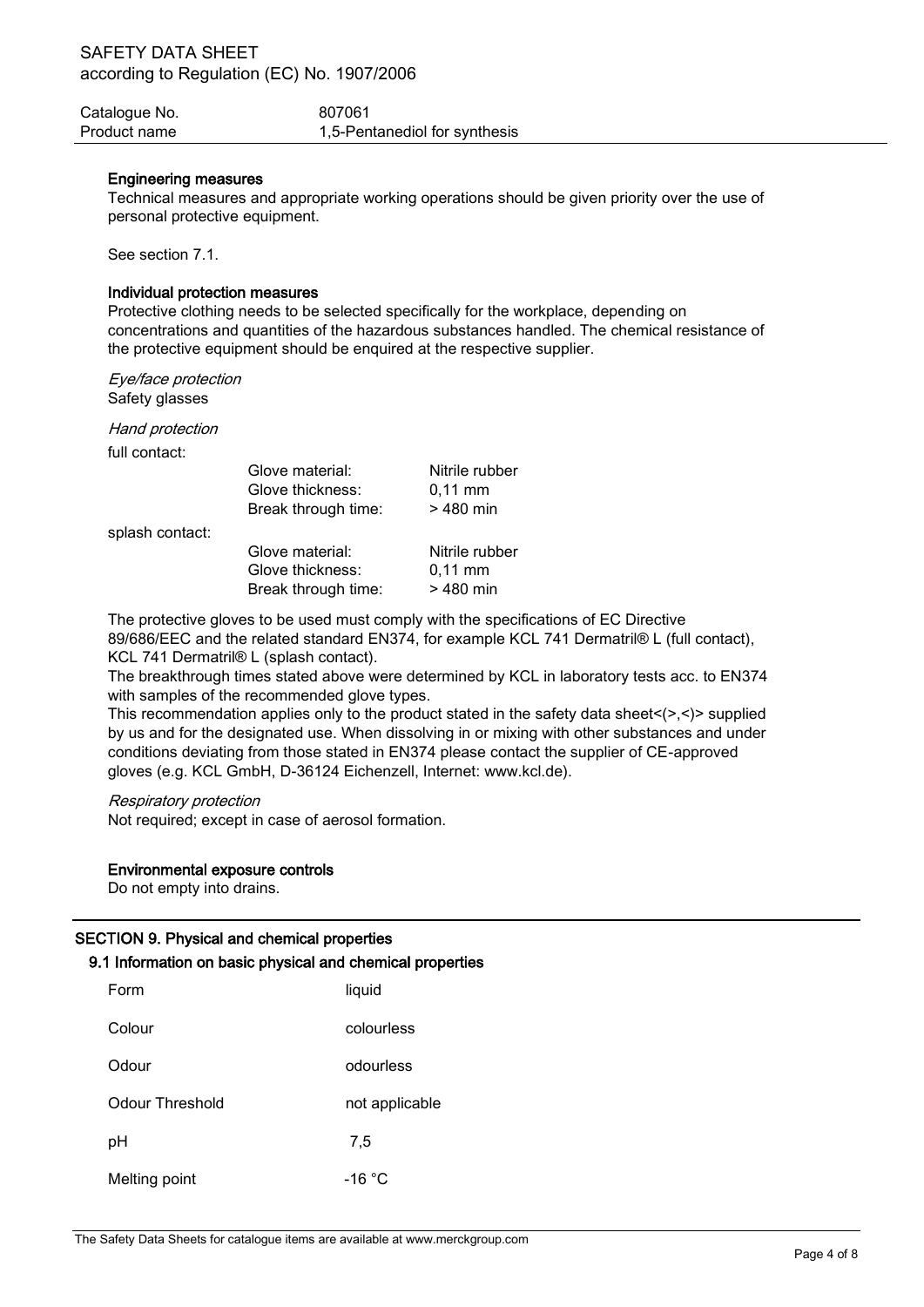| Catalogue No.<br>Product name              | 807061<br>1,5-Pentanediol for synthesis                                              |
|--------------------------------------------|--------------------------------------------------------------------------------------|
|                                            |                                                                                      |
| Boiling point/boiling range                | 240 - 242 °C<br>at 1.013 hPa                                                         |
| Flash point                                | 136 °C                                                                               |
| Evapouration rate                          | No information available.                                                            |
| Flammability (solid, gas)                  | No information available.                                                            |
| Lower explosion limit                      | $1,3\%$ (V)                                                                          |
| Upper explosion limit                      | 13,1 %(V)                                                                            |
| Vapour pressure                            | $> 0,01$ hPa<br>at 20 $^{\circ}$ C                                                   |
| Relative vapour density                    | No information available.                                                            |
| Relative density                           | $0,99$ g/cm <sup>3</sup><br>at 20 $^{\circ}$ C                                       |
| Water solubility                           | at 20 $^{\circ}$ C<br>soluble                                                        |
| Partition coefficient: n-<br>octanol/water | log Pow: -0,49<br>(experimental)<br>(External MSDS) Bioaccumulation is not expected. |
| Auto-ignition temperature                  | No information available.                                                            |
| Decomposition temperature                  | 500 °C                                                                               |
| Viscosity, dynamic                         | 110 mPa.s<br>at 20 $^{\circ}$ C                                                      |
| <b>Explosive properties</b>                | Not classified as explosive.                                                         |
| Oxidizing properties                       | none                                                                                 |
| 9.2 Other data                             |                                                                                      |
| Ignition temperature                       | 330 °C                                                                               |

# SECTION 10. Stability and reactivity

## 10.1 Reactivity

Forms explosive mixtures with air on intense heating.

## 10.2 Chemical stability

The product is chemically stable under standard ambient conditions (room temperature) .

# 10.3 Possibility of hazardous reactions

Violent reactions possible with:

Strong oxidizing agents, strong reducing agents, acid halides, Acid anhydrides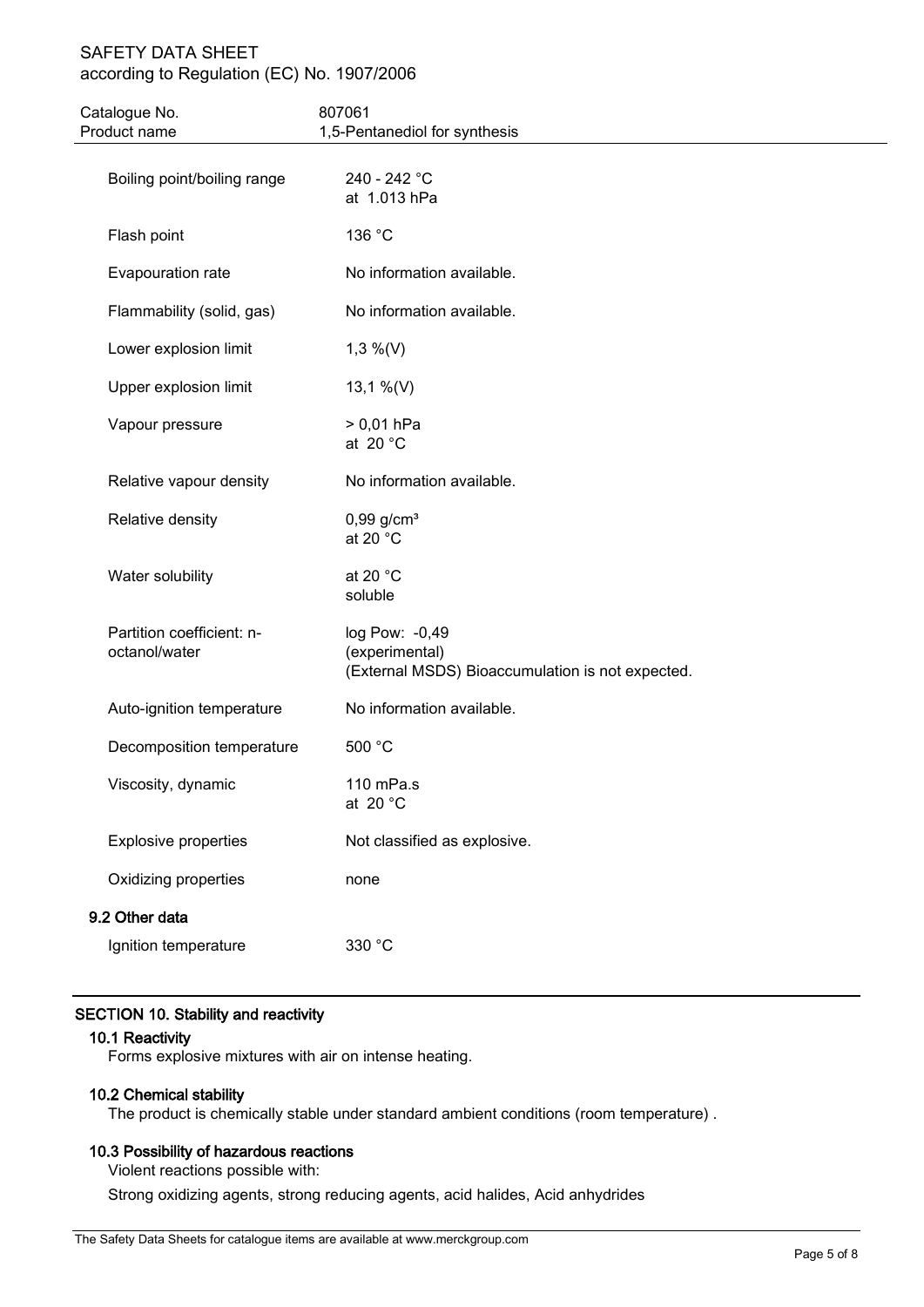Catalogue No. 607061 Product name 1,5-Pentanediol for synthesis

## 10.4 Conditions to avoid

Strong heating. A range from approx. 15 Kelvin below the flash point is to be rated as critical. Exposure to moisture.

### 10.5 Incompatible materials

no information available

## 10.6 Hazardous decomposition products

no information available

# SECTION 11. Toxicological information

## 11.1 Information on toxicological effects

Acute oral toxicity LD50 rat: 10.000 mg/kg (External MSDS)

Acute inhalation toxicity This information is not available.

Acute dermal toxicity LD50 rabbit: > 19.800 mg/kg (IUCLID) Skin irritation rabbit

Result: No irritation (External MSDS)

Eye irritation rabbit Result: No eye irritation (External MSDS)

Sensitisation This information is not available.

Germ cell mutagenicity Genotoxicity in vitro Ames test Result: negative Method: OECD Test Guideline 471

**Carcinogenicity** This information is not available.

Reproductive toxicity This information is not available.

**Teratogenicity** This information is not available.

Specific target organ toxicity - single exposure This information is not available.

Specific target organ toxicity - repeated exposure This information is not available.

Aspiration hazard This information is not available.

## 11.2 Further information

After absorption of large quantities: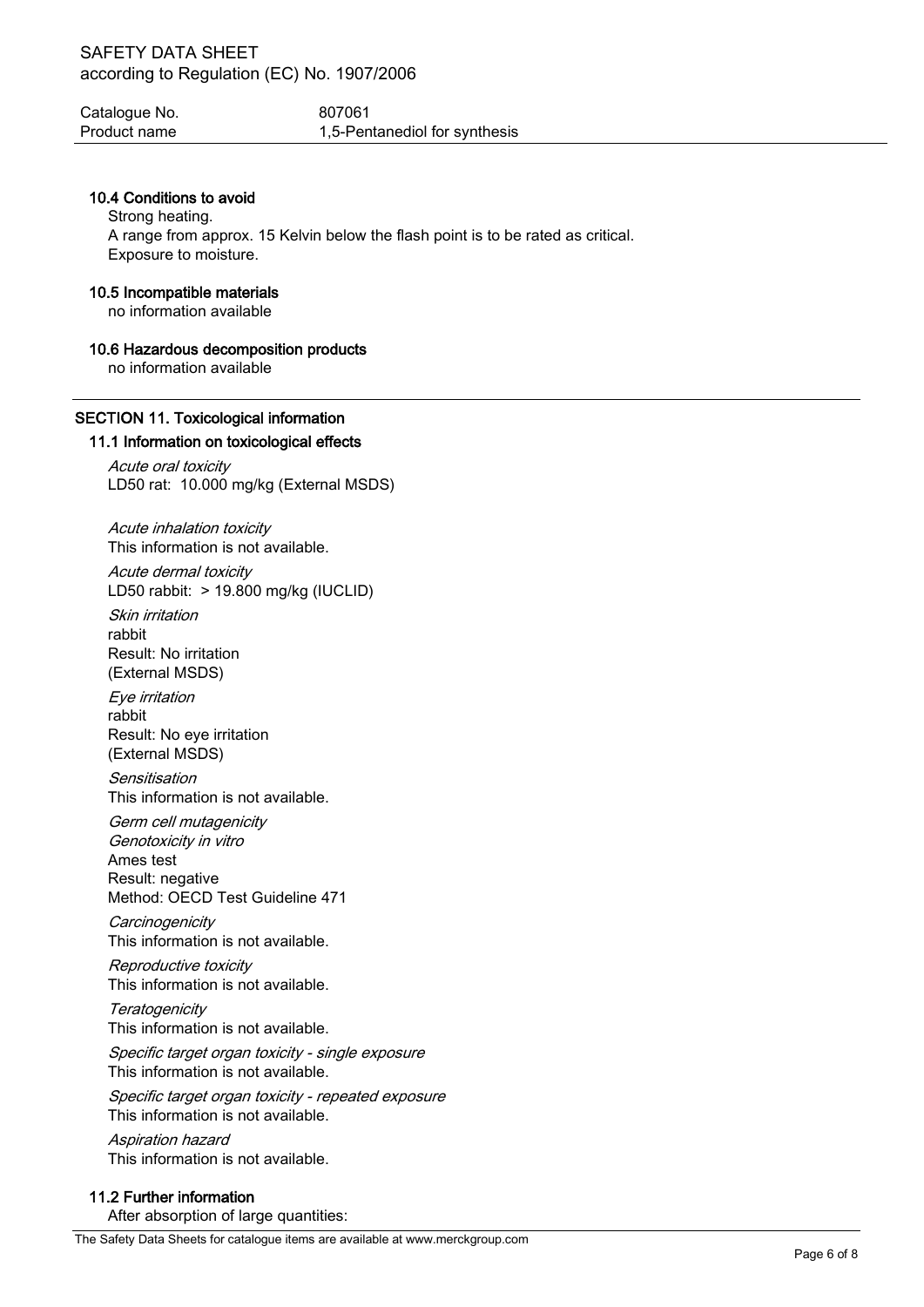| Catalogue No. | 807061                        |
|---------------|-------------------------------|
| Product name  | 1,5-Pentanediol for synthesis |

Systemic effects:

Dizziness, Drowsiness, inebriation, Unconsciousness No toxic effects are to be expected when the product is handled appropriately.

Handle in accordance with good industrial hygiene and safety practice.

## SECTION 12. Ecological information

## 12.1 Toxicity

Toxicity to fish LC50 Leuciscus idus (Golden orfe): 4.600 mg/l; 96 h (External MSDS)

Toxicity to daphnia and other aquatic invertebrates

EC50 Daphnia magna (Water flea): > 500 mg/l; 48 h (External MSDS)

Toxicity to algae

IC50 Desmodesmus subspicatus (green algae): > 500 mg/l; 72 h (External MSDS)

Toxicity to bacteria EC50 Pseudomonas putida: 230 mg/l; 17 h (External MSDS)

## 12.2 Persistence and degradability

**Biodegradability** 99 %; 14 d OECD Test Guideline 302B Readily eliminated from water

## 12.3 Bioaccumulative potential

Partition coefficient: n-octanol/water log Pow: -0,49 (experimental) (External MSDS) Bioaccumulation is not expected.

## 12.4 Mobility in soil

No information available.

## 12.5 Results of PBT and vPvB assessment

Substance does not meet the criteria for PBT or vPvB according to Regulation (EC) No 1907/2006, Annex XIII.

### 12.6 Other adverse effects

Additional ecological information When discharged properly, no impairments in the function of adapted biological wastewater treatment plants are to be expected. Discharge into the environment must be avoided.

## SECTION 13. Disposal considerations

Waste treatment methods See www.retrologistik.com for processes regarding the return of chemicals and containers, or contact us there if you have further questions.

## SECTION 14. Transport information

# Land transport (ADR/RID)

14.1 - 14.6 Not classified as dangerous in the meaning of transport regulations.

### Inland waterway transport (ADN)

Not relevant

## Air transport (IATA)